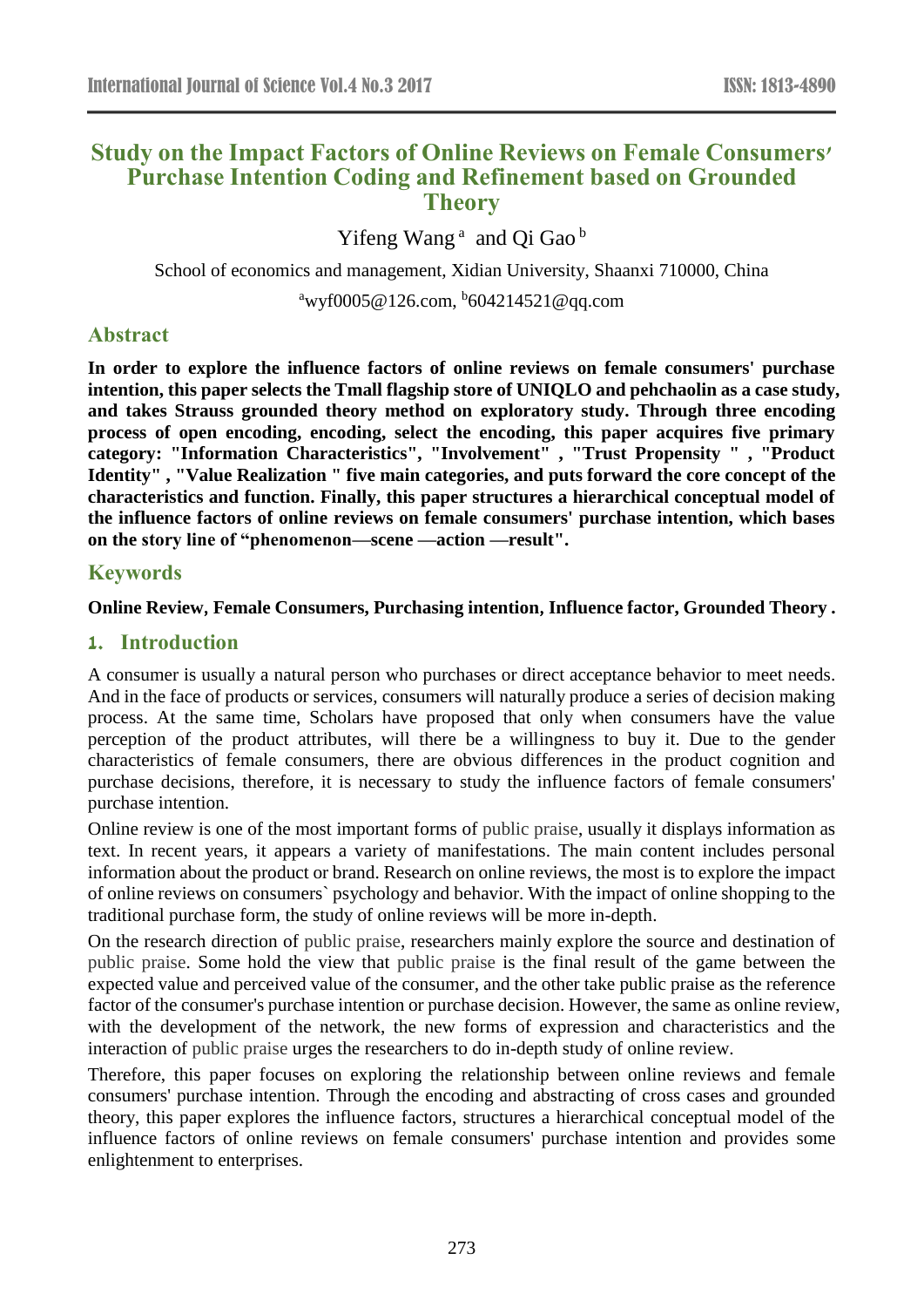### **2. Related research review**

#### **2.1 Related research review**

Currently, there are three representative models in the study of online reviews and consumer purchase intention. In marketing, public praise and online reviews play an important role in purchasing intention. According to the attribution theory, people have a certain influence on their own attitudes and behaviors. Chatterjee combines the view of marketing field of public praise or with attribution theory, exploring the influence degree of customer on public praise or online reviews in the whole process from acceptance to the final decision. And proposing the attribution model of online reviews influence on customer, as shown in figure 1.



### Fig.1. The attribution model of online reviews influence on customer

Because of the existence of the uncertainty of public praise or the authenticity of online reviews, the judgment and decision relied on this information will produce certain risks or unexpected costs. Therefore, based on the Williamson's transaction cost economics theory and Berger and Calabrese`s uncertainty reduction theory, Hu takes reviewers 'quality, reviewers 'exposure, product range and time to market as the main influence factors of online consumer reviews, then proposing the affecting factors model of the degree of influence, as shown in figure 2.



Fig.2. The affecting factors model of the degree of influence



Fig.3. the two factor influence model of receiver purchase willingness and decision-making on the publishers` personal reputation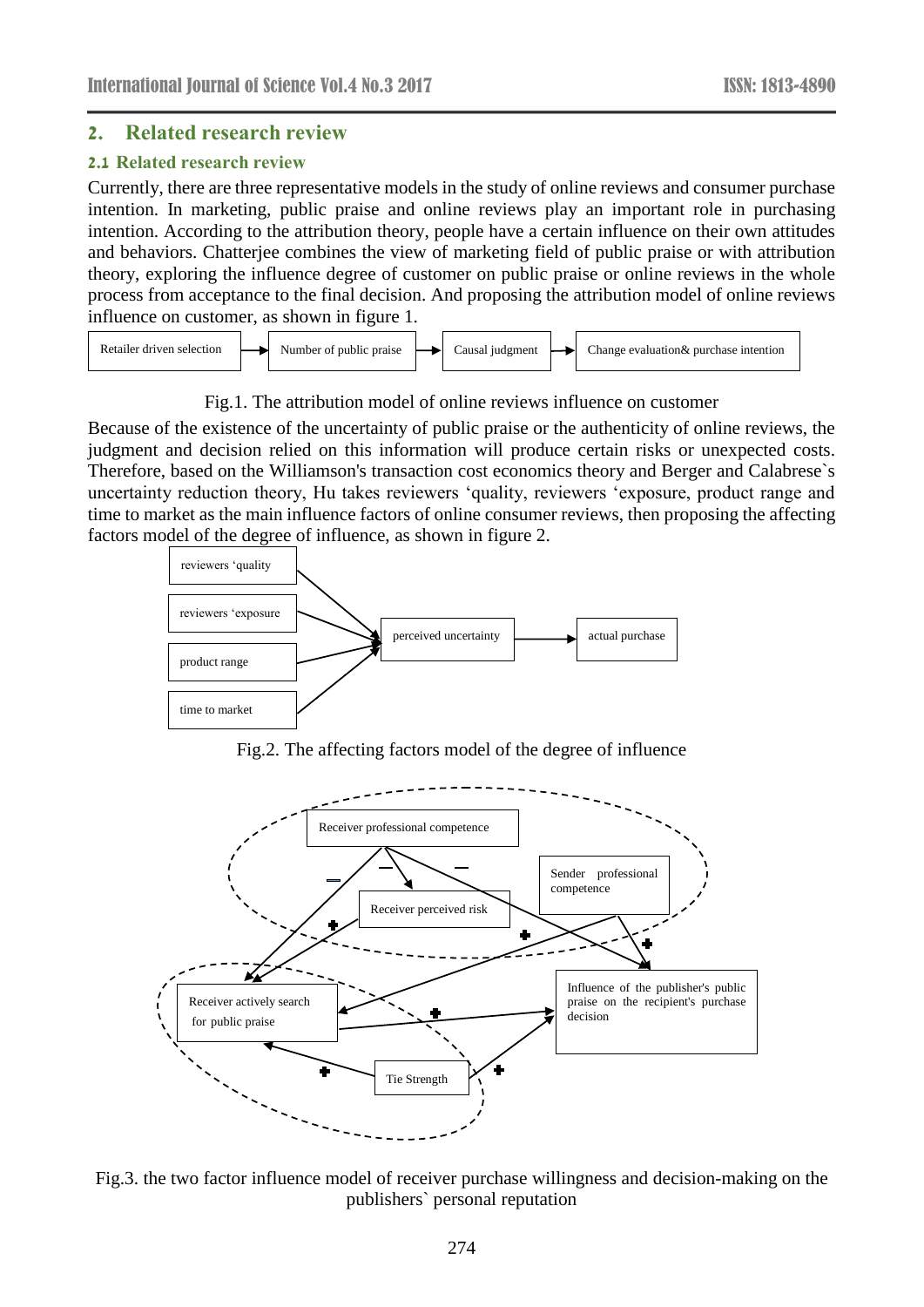The audience's feelings and professional level restrict public praise and online reviews. Therefore, from the two aspects of interpersonal factor and not interpersonal factor, Bansal and Voyer explore the effects of the recipients` purchase intention and decision on the personal reputation of publisher, and put forward the two factor influence model of receiver purchase willingness and decision-making on the publishers` personal reputation, as shown in figure 3.

### **2.2 Research Perspective**

This paper is based on the above three research model and prospect theory which hold people tend to be more sensitive than income in the face of loss. So this paper also discusses the influence of online reviews on emotional change and rational change of the receiving party, but apart from the two factor influence model of receiver purchase willingness and decision-making on the publishers` personal reputation, this article only studies the effect of online comment on consumer purchase intention. And according to the characteristics of emotional appeal is often more obvious in female consumers, so this paper mainly explores the purchase intention of female consumers to online reviews.

# **3. Research design**

### **3.1 Research method**

In this study, a case study was conducted via using the coding and refining of grounded theory. This is because: first, grounded theory requests representative case to do in-depth research. And it is a scientific qualitative research method through systematic encoding, inducting and abstracting of the original data to form theory. Thus, this paper is based on a large number of online reviews, selects representative comments of female consumers as data sources and third-order encodes original data to seek and reveal the influencing factors of online reviews on female consumer purchase intention. This is a typical process from the phenomenon to generating theory, which applies grounded theory. Second, the use of multi case study method can form a Mutual Corroboration between cases, which can reduce the deviation of the results for the researcher's subjective feelings or experience and improves the accuracy of the results. Moreover, the multi case study has a positive effect on revealing the relationship between the various phenomena (Elsbach, 2010).

### **3.2 Theoretical sampling and data collection**

According to the multi case study for typical cases of the requirements, this paper combines old online comments with new one and increases age information, pictures, purchase advisory comments, additional comments and reply from the seller and other factors. According to the purchase intention of female consumers, this paper mainly select clothing and cosmetics categories. And in accordance with the 2016 eleven Tmall sales charts, this paper finally this paper selects the Tmall flagship store of UNIQLO and Pehchaolin as a case study. The selected product categories, monthly sales amount and evaluation and other factors can be saw with table 1.

| <b>Brand</b>  | Sequence<br>Number | <b>Product Name</b>                | <b>Monthly Sales Amount</b> | Evaluation | <b>Attention Quantity</b> | <b>Product Quantity</b> |
|---------------|--------------------|------------------------------------|-----------------------------|------------|---------------------------|-------------------------|
| <b>UNIQLO</b> | 1                  | Down yest                          | 2883                        | 17730      |                           |                         |
|               | 2                  | Wool coat                          | 3533                        | 3312       |                           |                         |
|               | 3                  | Dress shirt (long sleeve)          | 6919                        | 1999       |                           |                         |
|               | $\overline{4}$     | Printed Dress (long sleeve)        | 2100                        | 728        |                           |                         |
|               | 5                  | Printed T-shirt(short sleeve)      | 5621                        | 1980       | 887.5 million             | 1694                    |
|               | 6                  | No rims bra (soft)                 | 5221                        | 12589      |                           |                         |
|               | 7                  | Round collar T-shirt(short sleeve) | 7746                        | 2300       |                           |                         |
|               | 8                  | Tight trousers                     | 5381                        | 1132       |                           |                         |
|               | 9                  | Vest (2 pieces)                    | 1152                        | 6871       |                           |                         |
| Pehchaolin    | 10                 | Xiaoquexing Hydrating Mask         | 57248                       | 257467     |                           |                         |
|               | 11                 | Herbal whitening sunscreen lotion  | 4731                        | 99646      | 327.3 million             | 99                      |

Table1. Product Categories, Monthly Sales Amount, Evaluation and so on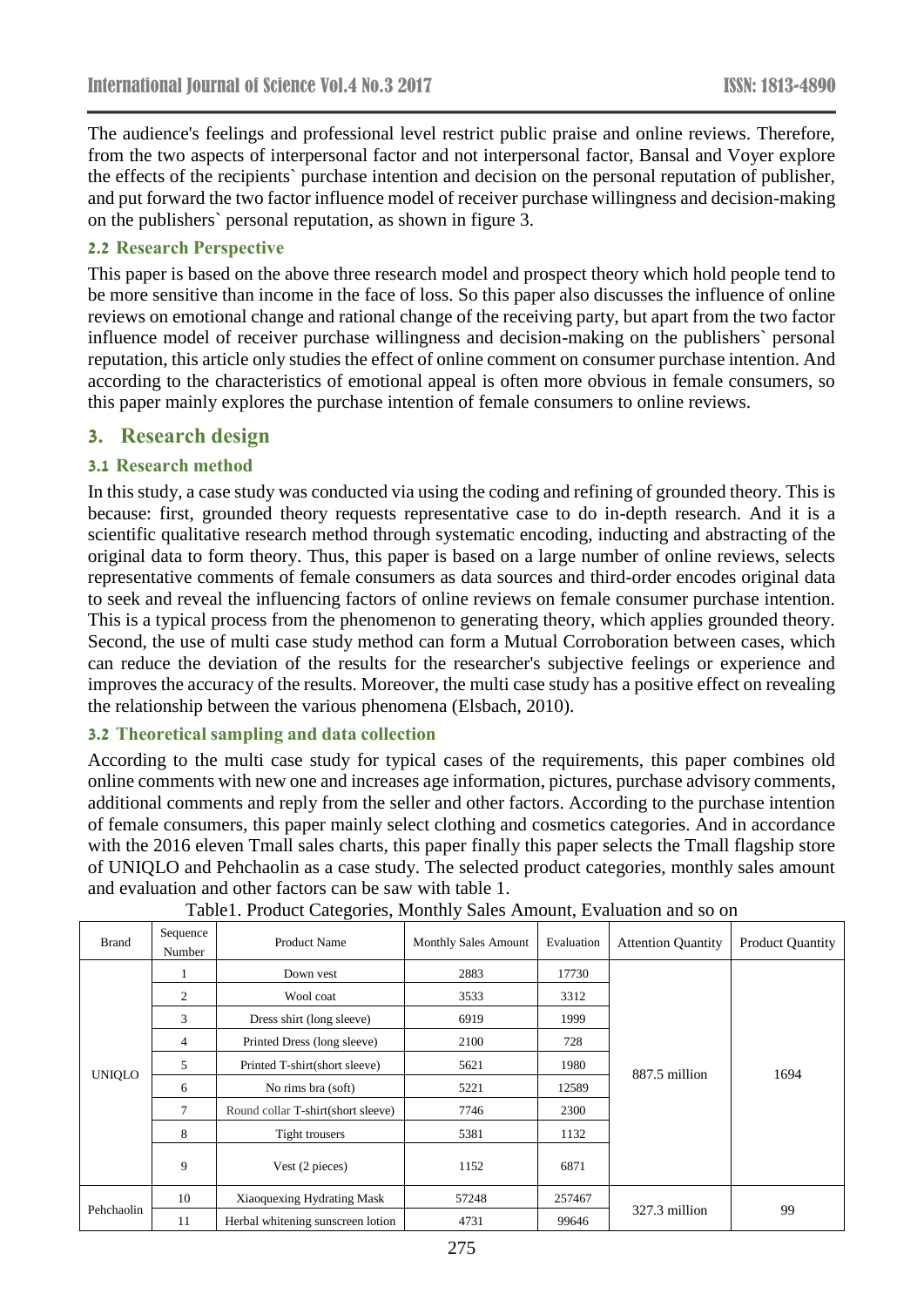| 12 | Foam Cleanser         | 12037 | 220835 |
|----|-----------------------|-------|--------|
| 13 | Toner                 | 23060 | 254711 |
| 14 | Cream                 | 6047  | 64375  |
| 15 | Ultra Hydrating Fluid | 5620  | 65720  |
| 16 | Eye cream             | 2795  | 25950  |

Source: according to the research data

In accordance with the label of "explosion of a single product" and "selling goods", this paper selects 16 kinds of products, and extracts and summarizes 1037345 comments information of the Tmall flagship store. Finally, according to the category, user level, review time, comments` browse quantity, additional comments and reply to the seller, this paper polymerizes and gets 508 analysis of samples. The specific information collected template samples in the table 2.

| <b>Comment</b><br>type | User<br>$\mathbf{ID}$ | <b>User</b><br>level                     | Product<br>Name                      | Comment<br>Time | Comment                                                                                              | <b>Browse</b><br><b>Volume</b> | Point<br>Praise | Comment<br><b>Volume</b> | Picture/<br><b>Additional</b><br><b>Comments</b> | <b>Displays</b> | <b>Seller</b><br><b>Reply</b> |
|------------------------|-----------------------|------------------------------------------|--------------------------------------|-----------------|------------------------------------------------------------------------------------------------------|--------------------------------|-----------------|--------------------------|--------------------------------------------------|-----------------|-------------------------------|
| Picture                | $Liu**1$              | <b>TMALL</b><br>T <sub>4</sub><br>Master | Printed<br>T-shirt<br>(short sleeve) | 17.02.09        | My husband 175cm<br>73 kg, I am 170cm<br>63kg wear M                                                 | 4485                           | 2               | $\overline{4}$           | <i>l</i> picture                                 |                 | $\Omega$                      |
| Picture                | $His**c$<br>at        | Non<br>member                            | Printed<br>T-shirt<br>(short sleeve) | 17.02.12        | With a friend buy 2<br>ahhhh absolutely<br>like it $\sim$ wait for the<br>coming of<br>summer $\sim$ | 1416                           | 2               | 6                        | 2picture                                         | $\mathbf{0}$    |                               |
| Picture                | $9***i$               | <b>TMALL</b><br>T <sub>2</sub><br>Master | Printed<br>T-shirt<br>(short sleeve) | 17.02.09        | Friend<br>recommendation<br>So cute ! I like it.                                                     | 4336                           | 9               |                          | <i>l</i> picture                                 | 2               | $\Omega$                      |

Table 2. The specific information collected template samples

Source: according to the research data

# **4. Data analysis**

Coding is the most important part of the qualitative research method, which is based on the definition of data. At the same time, in the process of encoding of any theory identified from the original data will remain open (Camez, 2009). The coding should reflect the authenticity of the original data, but also refine concept based on the original data the formation. In this paper, the data encoding process is carried out under the Strauss's grounded theory, and strictly abide by the Strauss coding procedures. Specific coding methods are as follows:

### **4.1 Open Coding**

Open coding needs to get through three process of labeled, conceptualized and classified. Labeling takes original data into order number on the purchase of female consumers` elements. And researcher codes each number statement, then extract the initial concept from the code. When researcher get concept from first, and the result is used as a template concept, then compare the concept of template code with the others. The concept which is different with initial concept will be added in concept template. Then the researcher continues to compare, iteration, until the final completion of the conceptualization of the code. Finally, according to the attributes and dimensions of these concepts, the researcher gets some initial categories.

This paper gets 508 samples from the Tmall flagship store of UNIQLO and Pehchaolin, and takes comment sentence as the basic unit. To the greatest extent to avoid the impact of individual factors on the encoding results, this study adopts small group encoding, first label of the original data  $(Y_X)$ , and the open numbering sequence encoding is brand number (U: UNIQLO, B: Pehchaolin) – product number - reviewer number –statement number. For example, U-1-1-1, refers to UNIQLO - first kinds of products - first reviewers - first sentence in the comments. According to this method, this paper acquires a total of 673 numbered sample sentences, 180 primary codes, 89 codes, 40 concepts. As shown in table 3.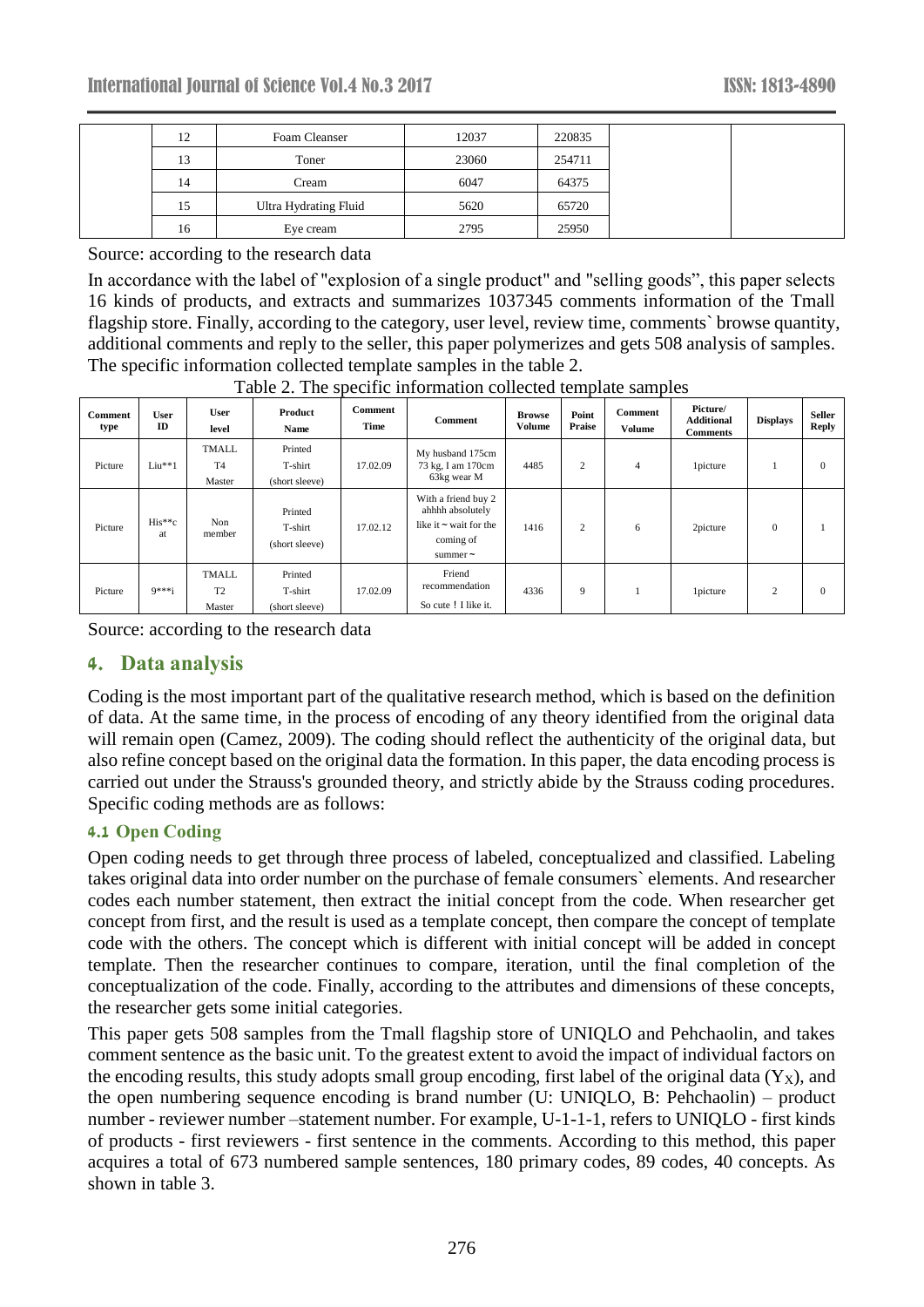| Table 5. Example of coac to concept formation (bort by original data)                                                                                                                                                                                                      |                                                   |                                            |                            |
|----------------------------------------------------------------------------------------------------------------------------------------------------------------------------------------------------------------------------------------------------------------------------|---------------------------------------------------|--------------------------------------------|----------------------------|
| Part of the original data (code number and paragraph<br>number)                                                                                                                                                                                                            | Primary Code                                      | Code                                       | Concepts                   |
| Things are very good, quality and color better than I<br>thought, cheap and practical, like it, my mother said this<br>good, $100$ points(picture)(y1)(U-1-1-1)                                                                                                            | YY1(y1 quality and color<br>better than I thought | Y1 Psychological<br>expectation comparison | C1 Expected value          |
| .                                                                                                                                                                                                                                                                          | .                                                 | .                                          | .                          |
| cheap and practical, like it(picture) $(y22)(U-1-13-2)$                                                                                                                                                                                                                    | $YY23(y22)$ cheap and<br>practical                | Y23 Cost performance                       | C6 Perceived value         |
| .                                                                                                                                                                                                                                                                          | .                                                 | .                                          | .                          |
| my mother said this good,<br>100points(picture)(y54)(U-3-7-3)                                                                                                                                                                                                              | $YY49(y54)$ my mother<br>said this good           | Y49 Other opinions                         | C11 Other opinions         |
| .                                                                                                                                                                                                                                                                          | .                                                 | .                                          | .                          |
| During the Spring Festival, it was sent to second days.<br>Thanks for the SF express, thank UNIQLO. The coat<br>color slightly darker than the picture a little thick, long<br>sleeves, not slim, loose and elegant style, love. (additional<br>comments) $(y78)(U-5-5-1)$ | $YY62(y78)$ Experience<br>value                   | Y62 Experience value                       | C20 Experience value       |
| .                                                                                                                                                                                                                                                                          | .                                                 | .                                          | .                          |
| The second day of the two colors I can wear the number<br>of broken number (manual goodbye), so that it must be<br>quick to see! UNIQLO shirt to ninety-nine dollars will<br>soon no code(picture& additional<br>comments) $(y113)(U-7-8-2)$                               | YY85(y113)shocked                                 | Y85 Soul shock                             | C27 Soul shock             |
| .                                                                                                                                                                                                                                                                          | .                                                 | .                                          | .                          |
| Ready to wear a couple of boyfriend from<br>future(picture) $(y156)(U-8-11-1)$                                                                                                                                                                                             | YY97(y156)Emotional<br>appeal                     | Y97 Emotional appeal                       | C32 Emotional appeal       |
|                                                                                                                                                                                                                                                                            | .                                                 | .                                          |                            |
| Probably to buy a ring bra?(additional<br>comments) $(y245)(U-9-8-2)$                                                                                                                                                                                                      | YY153(y245)Competitive<br>comparison              | Y153 Competitive<br>comparison             | C36 Competitive comparison |
|                                                                                                                                                                                                                                                                            | .                                                 | .                                          | .                          |
| Always unable to grab(y344)(B-2-11-3)                                                                                                                                                                                                                                      | $YY177(y344)$ unable to<br>grab                   | Y177 Scarcity                              | C39 Scarcity               |
| .                                                                                                                                                                                                                                                                          | .                                                 | .                                          | .                          |
|                                                                                                                                                                                                                                                                            |                                                   |                                            |                            |

|  |  |  | Table 3. Example of code to concept formation (Sort by original data) |
|--|--|--|-----------------------------------------------------------------------|
|--|--|--|-----------------------------------------------------------------------|

Source: according to the research data

Finally, in the 508 samples, according to the attributes and dimensions, comparing 40 concepts, finally this paper extracts the initial category of 19. As shown in table 4.

Table 4. Open coding categorization

| Number         | Initial concepts(part)<br>category |                                                                 |
|----------------|------------------------------------|-----------------------------------------------------------------|
|                | Other opinions                     | Active recommendation; Target population; Specification review  |
| $\overline{2}$ | Product attributes                 | Discussion on the use of the product; Other uses ; Purchase age |
| 3              | Scarcity                           | Limited purchase; Advance deposit                               |
| $\overline{4}$ | Event activity                     | Full fanqie; praise back; gifts promotions; Time discount       |
| 5              | Professional ability               | Trial report; Cost performance                                  |
| 6              | Emotional appeal                   | Seeking praise; self-identity; satisfaction evaluation          |
| 7              | Information judgment               | Price; Quality of comment                                       |
| 8              | Risk perception                    | Product defect; customer service problem                        |
| 9              | Abnormal buying behavior           | Impulse buying; repeat purchase; ego perception                 |
| 10             | <b>Exclusive brand loyalty</b>     | Experiential value; sole recommendation; hedonic value          |
| 11             | Individual characteristics         | Pregnant women; lactation; sensitive muscle                     |
| 12             | Competitive comparison             | Competitive product description; competitive analysis           |
| 13             | Perceived value                    | Spiritual shock; attitude; performance                          |
| 14             | <b>Expected value</b>              | Online and offline comparison; psychological expectation        |
| 15             | Spiritual value                    | Attitude display; Mental Echo                                   |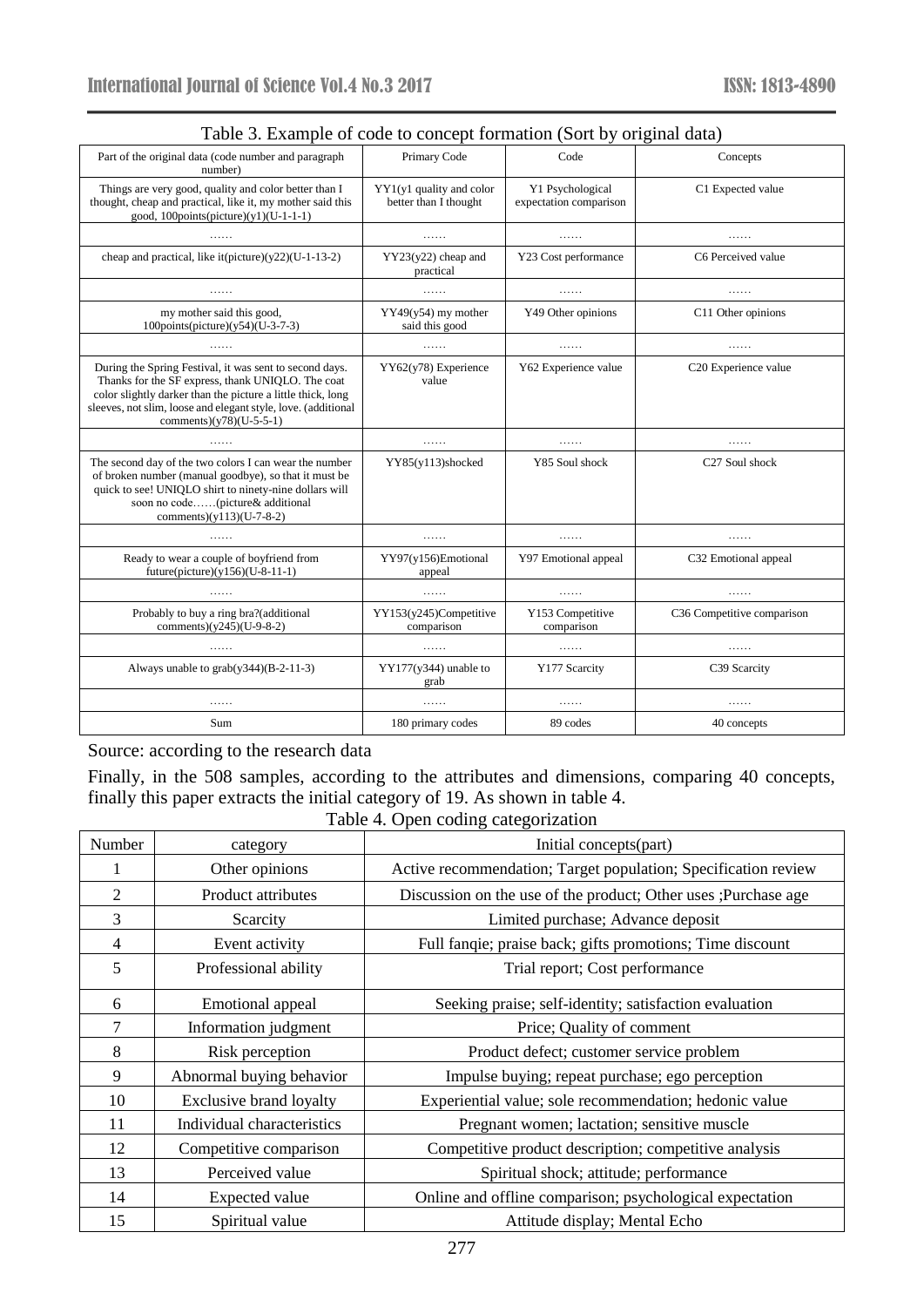| 16 | Review quantity | Monthly purchase volume; cumulative number of comments    |
|----|-----------------|-----------------------------------------------------------|
|    | Critics rank    | Non member; Tmall T1 master; Tmall T2 master              |
| 18 | Comment form    | Image; review; business reply; interaction with the buyer |
| 19 | Comment text    | Personal experience sharing; Similar display              |
|    |                 |                                                           |

Source: according to the research data

# **4.2 Axial Coding**

The Axial Coding by judging the initial causal hierarchical relationship between categories, finally extracts 19 initial categories through comparing and iterating. This paper sum up information characteristics, involvement, trust propensity, product identity and value realization are 5 main categories. As shown in table 5.

| Relationship<br>category                                     | Main category                  | Sub category            | Relationship connotation                                                                                                                                                                                                                           |
|--------------------------------------------------------------|--------------------------------|-------------------------|----------------------------------------------------------------------------------------------------------------------------------------------------------------------------------------------------------------------------------------------------|
|                                                              |                                | Other opinions          | Game between consumers and external factors will<br>directly affect the product involvement degree, there                                                                                                                                          |
|                                                              | Involvement                    | Product attributes      | are four main factors: (1) the opinions of others<br>depends on the relationship intimacy or recommended                                                                                                                                           |
| The relationship<br>between consumer<br>and external factors |                                | Scarcity                | personal attributes which directly or indirectly affect<br>the judgment; (2) product attributes and consumer<br>attributes influence depth degree; (3) scarcity and                                                                                |
|                                                              |                                | Event activity          | events through the influence of emotions to create<br>consumer involvement; 4 consumers' personally                                                                                                                                                |
|                                                              |                                | Professional<br>ability | professional capacity directly affects the evaluation of<br>all kinds of information.                                                                                                                                                              |
|                                                              |                                | Emotional appeal        | The consumer's psychological change is determined                                                                                                                                                                                                  |
|                                                              | <b>Trust Propensity</b>        | Information             | by the depth of involvement, Emotional appeal                                                                                                                                                                                                      |
| Consumer                                                     |                                | judgment                | directly to produce a product or brand preference, The                                                                                                                                                                                             |
| psychological change                                         |                                | Risk perception         | different perspective of online reviews causes<br>different acceptance of the products, Cognizing the<br>level of risk directly influence the create of trust.                                                                                     |
|                                                              | Product Identity               | Abnormal buying         | The relationship between the consumer and the brand                                                                                                                                                                                                |
|                                                              |                                | behavior                | depth from the following three dimensions: (1)                                                                                                                                                                                                     |
| The relationship                                             |                                | <b>Exclusive brand</b>  | extraordinary purchase behavior and exclusive brand                                                                                                                                                                                                |
| between consumers                                            |                                | loyalty                 | loyalty will affect consumers' psychological change                                                                                                                                                                                                |
| and products                                                 |                                | Individual              | largely, easy to form impulse buying; (2) individual                                                                                                                                                                                               |
|                                                              |                                | characteristics         | characteristics and brand image matching cause the                                                                                                                                                                                                 |
|                                                              |                                | Competitive             | trying buy; (3) the Integrity of information of                                                                                                                                                                                                    |
|                                                              |                                | comparison              | competitive comparison affect choose.                                                                                                                                                                                                              |
|                                                              |                                | Perceived value         | The result of consumer and product matching is                                                                                                                                                                                                     |
| Consumer and                                                 |                                | Expected value          | reflected by the degree of value realization of                                                                                                                                                                                                    |
| product matching<br>results                                  | <b>Value Realization</b>       | Spiritual value         | consumers: (1) consumers perceive the value of the<br>product and its expected value of contrast; (2)<br>products for consumers emotional touch.                                                                                                   |
|                                                              |                                | Review quantity         | The following four characteristics of online reviews                                                                                                                                                                                               |
|                                                              | Information<br>Characteristics | Critics rank            | will directly affect consumer judgment and                                                                                                                                                                                                         |
| Comparative results                                          |                                | Comment form            | psychological changes(1)how much comments on<br>behalf of valid purchase amount; (2) level of                                                                                                                                                      |
| between consumers<br>and information                         |                                | Comment text            | commentators on behalf of the credibility of comment<br>content;(3) comments form directly help consumers<br>make judgments; (4) comment text content can be<br>matched with individual characteristics, thus affecting<br>the purchase intention. |

Table 5. The main category of Axial Coding

Source: according to the research data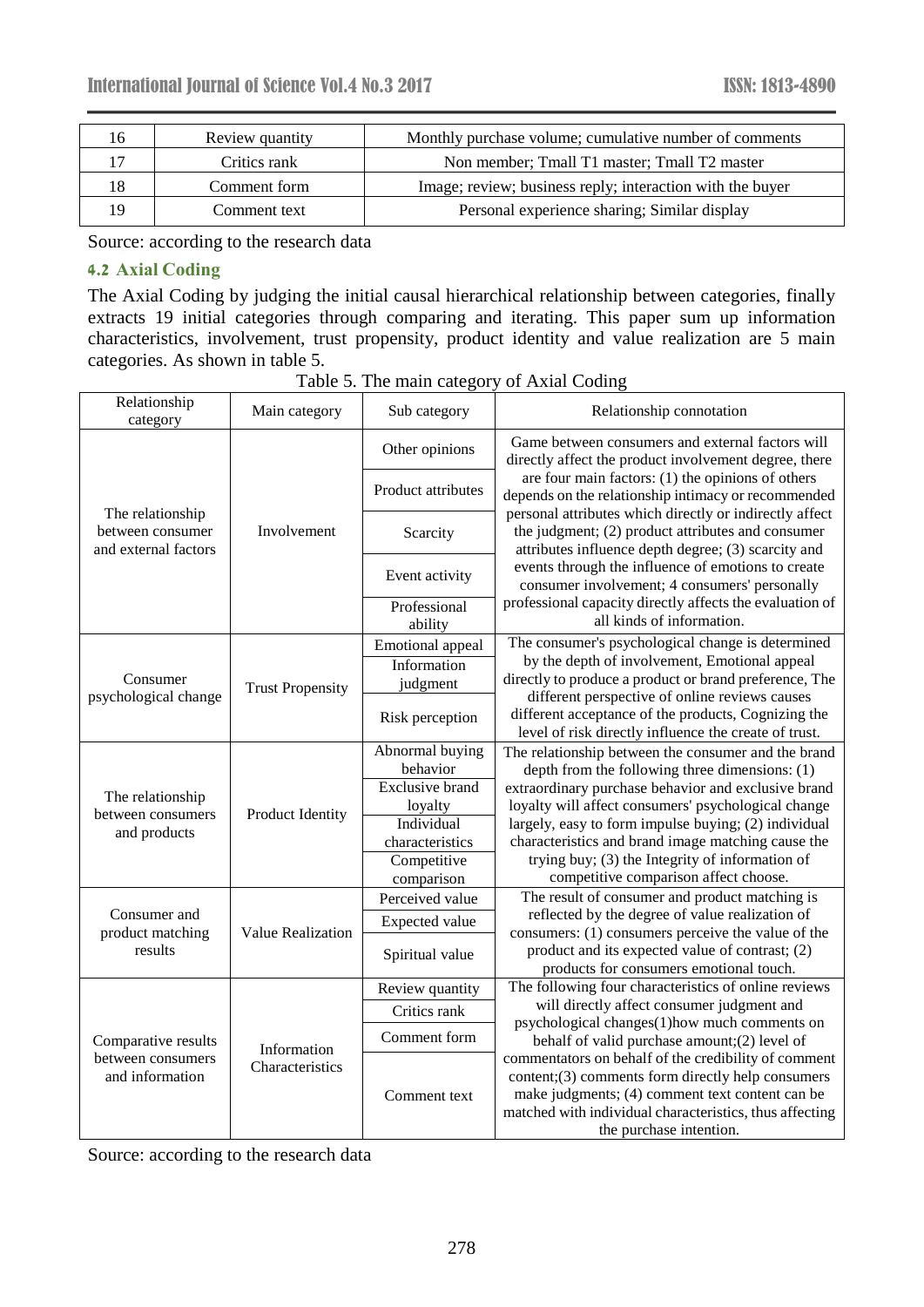### **4.3 Selective Coding**

Selective encoding based on the deep logic relation between vice category with main category, between the main categories formats a "core category", builds a conceptual model according to the logical relationship between "story line".

This paper creates a hierarchical conceptual model of the influence factors of online reviews on female consumers' purchase intention. Namely information characteristics of online reviews is taken as a direct point of purchase intention. The quality level of online reviews influences the involvement of product emotion and information access. Through the judgment of trust tendency on the involvement of information, two aspects of emotion and consciousness of the product identity is formatted. Finally, according to the direction of value realization, the story line of purchase behavior is built. According to the story line, this paper puts forward the core concept of the characteristics and function proposes a hierarchical conceptual model of the influence factors of online reviews on female consumers' purchase intention, which bases on the story line of "phenomenon—scene —action —result". As shown in figure 4.



Fig.4. A hierarchical conceptual model of the influence factors of online reviews on female consumers' purchase intention

### **4.4 Theoretical saturation test**

Based on real effective judgement on the research results, from the following 4 criteria: (1) The original data source credibility, reliability and validity;(2)Results formed from grounded methods whether or not there are some omission; (3) The conclusion of the study and experience have no difference; (4) The results of introspection. Based on the analysis of the remaining 68 sample information, comparing the hierarchical conceptual model of the influence factors of online reviews on female consumers' purchase intention, new category is not appeared. The results show that there are no ignored elements or relationships. As a result, the hierarchical conceptual model of the influence factors of online reviews on female consumers' purchase intention of Figure 4 shows is more saturated.

# **5. Conclusions and implications**

### **5.1 Conclusion**

On the basis of previous studies, this paper constructs a hierarchical conceptual model of the influence factors of female consumers' purchase intention. From the two aspects of influence of online reviews on perceptual and rational change of female consumers, according to the order five affecting factors on information characteristics, involvement, trust propensity, product identity and value realization, this paper explores the change process of female consumers' purchase intention.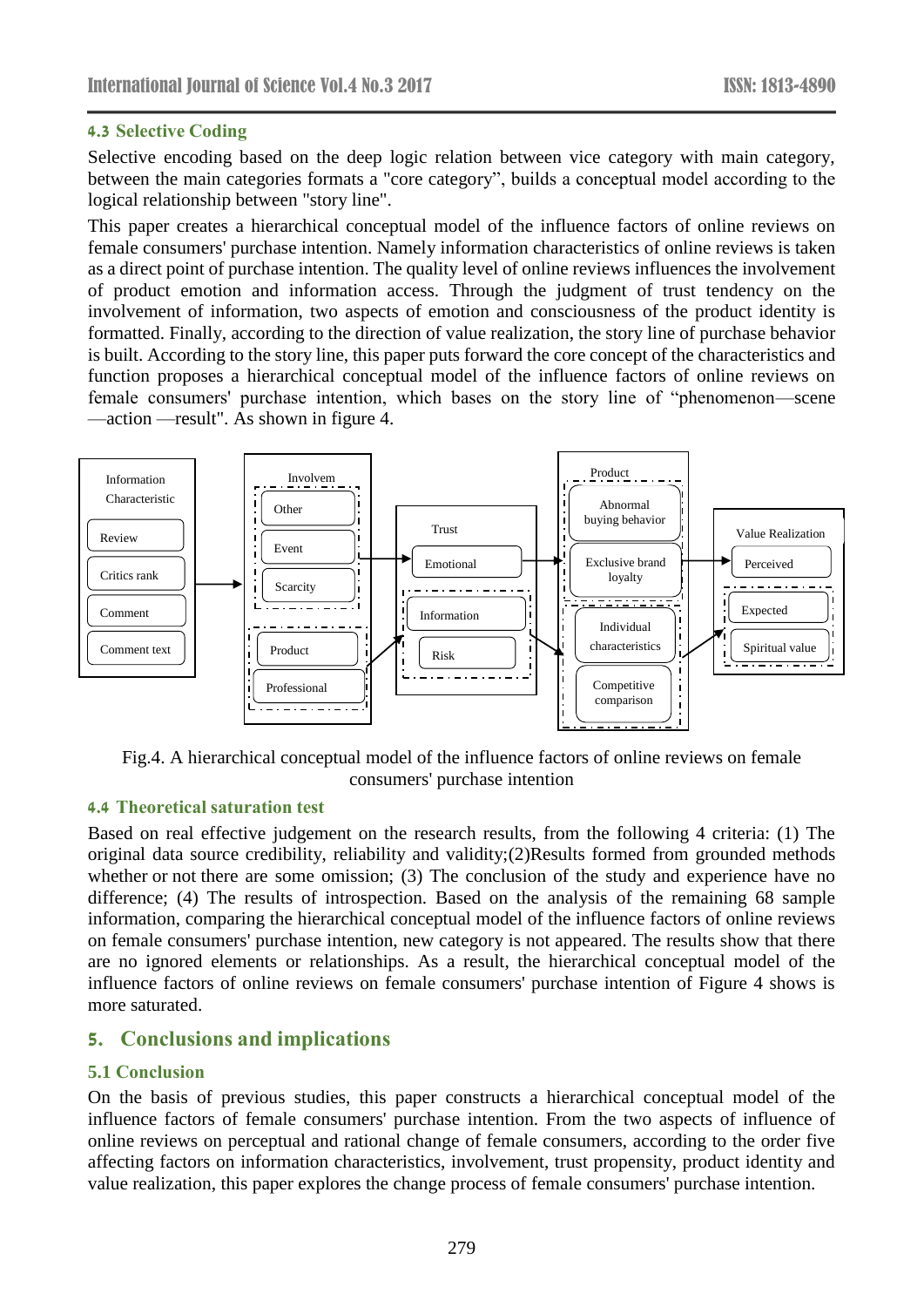The information characteristics is direct factors between consumer with online reviews, which is mainly from the four dimensions of the number of reviews, level, form and text content, and affect consumers' positive positioning of product quality, product information of the target group, as well as to product understanding. For example, Tmall's flagship store of Pehchaolin will top the purchase of the crowd by age class in the comments area, so that consumers are compared directly with the product groups, enhancing speed and accuracy of crawling online reviews information. The involvement is the primary result of matching consumer and information feature. The results are divided into two dimensions of emotional change and rational change, consumer purchase intention will usually change after weighing these two aspects, and the purchase intention of the degree or intensity is determined by the proportion of them. In-depth involvement will directly lead to strong changes in consumer psychology, and emotional appeal of products or comments will be appeared. Customers would format information authenticity judgment and uncertainty of risk perception according to the ratio of the product attributes and the personal characteristics. This process is the key level in the model. On the one hand, it may directly appear purchase intention due to the perceptual cognition, on the other hand, it may give in depth inquiry due to rational information. However, whether it is perceptual cognition or rational judgment, once the psychology is confirmed, it will directly produce product identity. At the same time, the depth of purchase intention will depend on the degree of realization of individual value expectation and the contrast of product utility.

### **5.2 Implications**

In this paper, the research on female consumer online reviews for enterprises have the following three aspects: (1) As the basis of information characteristics, the enterprise should provide a good platform for the exchange of information online for consumers, between consumers and enterprises. Especially, for female consumers pay more attention to the details of perception, if company increase purchase of products and the comparison results of the data, it makes faster and more accurate for consumer purchase intention. (2) Although other people's opinions and events have a great role in promoting the purchase intention of consumers, the product publicity of enterprises should be based on objective reality, and it should be described clearly. The online review form of additional comments and pictures helps consumers to learn long-term effectiveness of the product and the quality of after-sales service, which will directly affect the existence of consumer purchase intention or not. (3) Although the online platform provides business and consumer interactive comment form, but its effect is far lower than the interactive communication between consumers, mainly because of the scarcity of enterprise concept and comments which directly reflect the enterprise's customer service quality. Therefore, enterprises should pay attention to consumer feedback. At the same time, the results of this study show that the proportion of perception is higher on the female consumer purchase intention, so enterprises should find more emotional demands of products and formulate the corresponding marketing strategy.

### **Acknowledgements**

Ministry of education social planning Foundation. (Item number: 66zy1402).

# **References**

- [1] Du Xuemei, Ding Jingyu, Xie Zhihong,Lei Lifang:An Empirical Study on the Impact of Online reviews onConsumers' Purchasing Intention, Management Review, Vol.28 (2016) No.3, p.173-183.
- [2] Camez (DA), Bian Guoying (translate), Chen Xaingming (proofread):Constructing Grounded Theory: a Practical Guide to Conducting Research.(Chongqing University Press,China 2009),p.42-55.
- [3] Strauss. A, Corbin.J:Basics of Qualitative Research: Procedures and Techniques for Developing Grounded Theory(3rd) .(Chongqing University Press,China 2015),p.34-67.